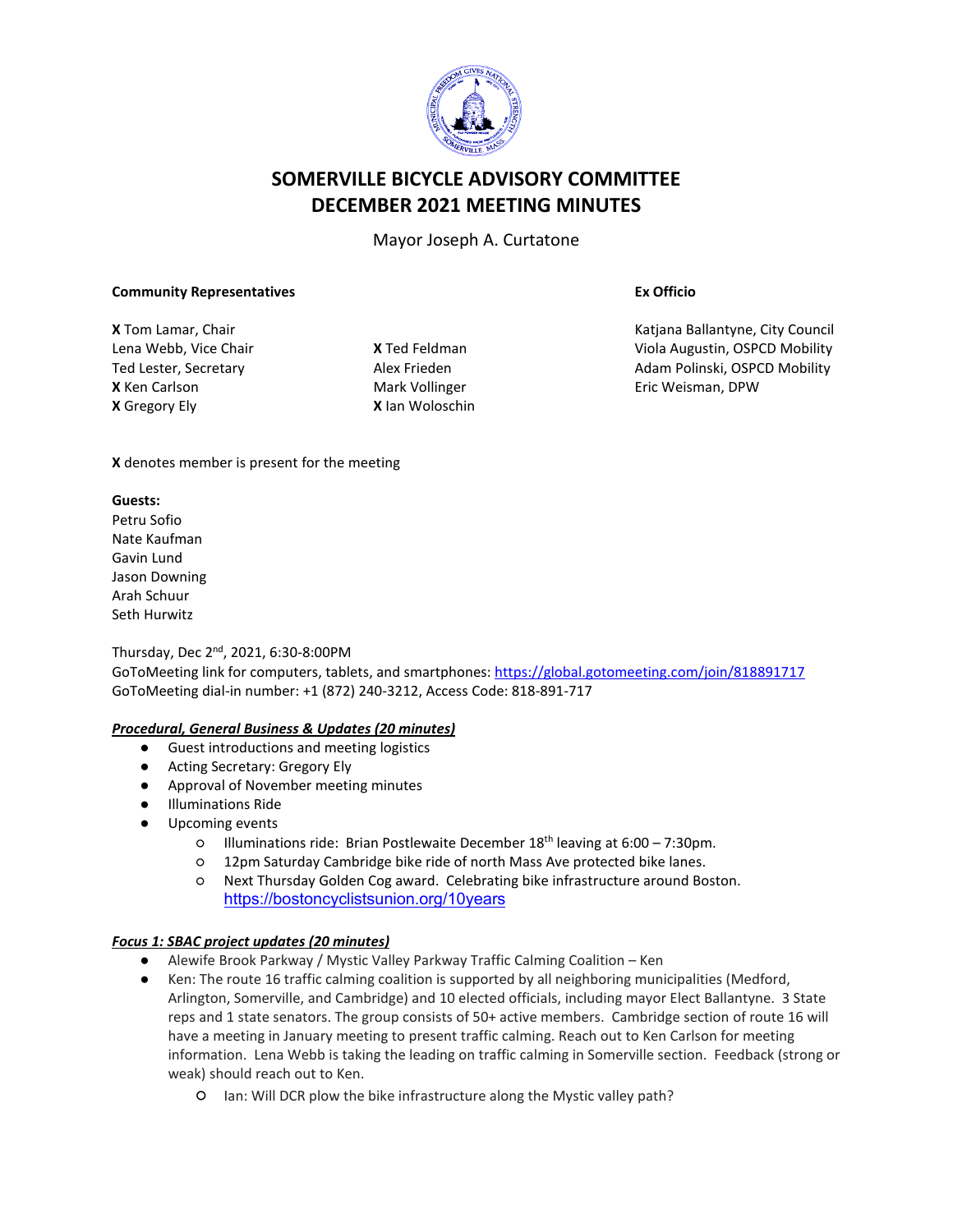- Arah: Does Somerville have enough equipment to plow the trails along the mystic? Request for timing of Powder House boulevard intersection update and painting.
- Adam: we have a lot of dedicated plowing equipment, also hired out a contractor for the coming season to help with bike lane clearing. Powder House blvd. intersection prioritized for next spring. Somerville could potentially assist clear the DCR owned path or future bike facilities along route 16.
- Ted: Minute man is plowed, generally not cleared, or cleared very sporadically.
- Petru: Mystic valley path is not currently plowed by DCR.
- Feedback from Powder House Circle visit Ted
	- Ted: Impression was very favorable. Design is significantly safer for everyone. Wanted to know what the plan was for bagging of the lights?
	- Adam: Has not gotten confirmation from DPW on when that occurs. May just shut off the signals soon.
	- Ted: Leaf removal is problematic in bike facilitates at Powder House circle.
	- Petru: Request for traffic calming (i.e. speed humps) at certain crosswalks and crossbikes.
	- Tom: Suggests addition of yield marking for exiting the Powder House circle. Eastbound on Powder House is almost a straightshot and cars exit quickly from the roundabout. Maybe adding speedhumps to increase yielding to peds and bikes.
	- Ted: Position of no right turn not obvious and could use additional signage
	- Petru: Not clear who has the yield on the exit of the roundabout pedestrian, bike, or car.
	- Adam: Requests SBAC to write up a memo describing suggestions to the roundabout and summarize the requests and concerns. Signage and painting could be tweaked in the spring.

.

○ Tom: Ted will take the lead on memo writing.

### *Focus 2: Bike Count Data (25 minutes)*

- Presentation of 2020 and 2021 Bike Counts data Adam
	- Adam: Data for 2020 and 2021 are still in draft mode and subject to change. Counts are down in 2020 and 2021 compared to pre-pandemic baseline. 2021 has gone up compared to 2020. Bike numbers in the afternoon peak commute is lower. One reason why the bike counts may be lower is that Beacon Street was not included this year that may have thrown off the count. For locations in which we had counts for the last several years we did see an increase in number of bike counts. Likely need to perform a correction to account from missing data from year to year.
	- Greg: Asks if we accounted for spreading out of commuting hours due to Covid with less peak volume observed and more commutes spread over the course of the day.
	- Adam: Did see spreading out of bike and pedestrian traffic across the day. Numbers were the same as non-pandemic year ta couple intersections along Holland ave when integrated over the full day.
	- Tom: Anecdotally noted that commutes and counts have shifted towards later in the morning, fewer people out in the 7-8 am hour vs 8-9 am.
	- Lena: Notes that Holland Ave has the highest bike count of place without any bike infrastructure (no painted bike lanes or protected bike lanes).
	- Jason Downing: Were any of the counts manual or performed via cameras/counters?
	- Adam: They were manual, we will take cameras at several select locations where we will do bike/ped counts for all for 12-14 hours at time instead of peak commute counts. Talks of more permanent counter occurring but nothing firm at this point.

### *City Update (25 minutes)*

- Update on construction projects and remaining planned construction this season
- SBAC requests that the city:
	- $\circ$  Update SBAC on any work planned on western Washington St, particularly around the Argenziano School, to prevent cars parking in the bike lane during school drop-off
	- $\circ$  Update SBAC on how flex post replacements are prioritized and how individuals can use 311 to request flex post replacement
	- o Replace flex posts on Washington Street from McGrath to the Boston City line